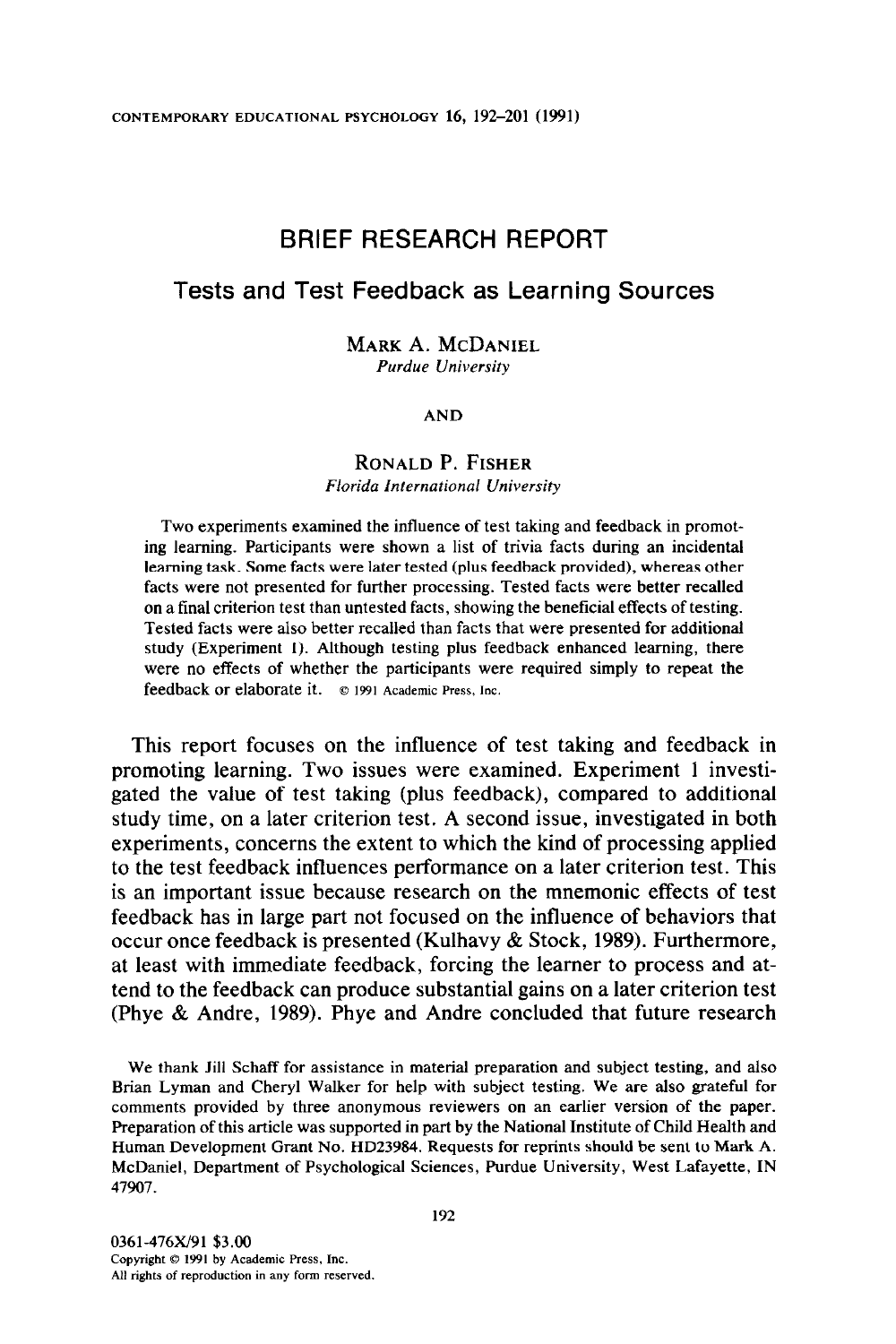would profit by exploring a number of alternative procedures for focusing attention on the feedback. As a modest beginning in that direction, we examined two procedures for inducing learners to process feedback.

## EXPERIMENT 1

The stimuli were little-known facts culled from the Nelson and Narens (1980) norms and the Trivial Pursuit game. Research with word lists has shown that an intervening test can enhance learning more so than a second study session. Performance is further boosted when test feedback is provided (see Kulhavy & Stock, 1989). On the basis of these findings we hypothesized that subjects who were given an initial test with feedback on the set of encoded facts would perform better on a criterion test than subjects who were not tested initially, but instead received an additional study session.

Most important for the present purposes, we manipulated the kind of processing that subjects were instructed to perform on the feedback provided after testing or on the second presentation of the facts. Some subjects were instructed to elaborate the target facts (presented as test feedback to some subjects and as a second presentation to other subjects) by providing some reason why each fact might be true. Other subjects were instructed to rote rehearse the target facts by repeating each fact out loud. On the basis of previous research and theory, we posited that the elaborative processing conditions should promote better performance on the final criterion test than the rote rehearsal conditions.

### Method

Materials. Fifty-four facts were assembled from two sources. Nine facts were selected from the Nelson and Narens (1980) general information norms. These facts were known by less than 7.5% of the undergraduates tested in Nelson and Narens. Many of the Nelson and Narens corpus involved a fact about a particular person. To develop a stimulus set that included a wider range of factual material, we also selected facts from a popular trivia game (the Genus edition of Trivial Pursuit). We selected 45 additional facts that we judged to be relatively unknown by current undergraduates (confirmed with an informal sampling of undergraduate students at Notre Dame who were familiar with the Trivial Pursuit game). The complete stimulus set is provided in the Appendix.

Design. The design was a  $2 \times 2 \times 2$  mixed factorial with two between-subjects factors and one within-subjects factor. For one between-subjects variable, half of the subjects received an additional study session and half received a test plus feedback. The other betweensubjects variable involved the type of processing (rote or elaborative rehearsal) that subjects were instructed to perform during the additional study session or on the feedback given in the test session. The within-subjects variable was whether a fact was presented for additional study/immediate testing. For each subject, 18 of the facts seen during an initial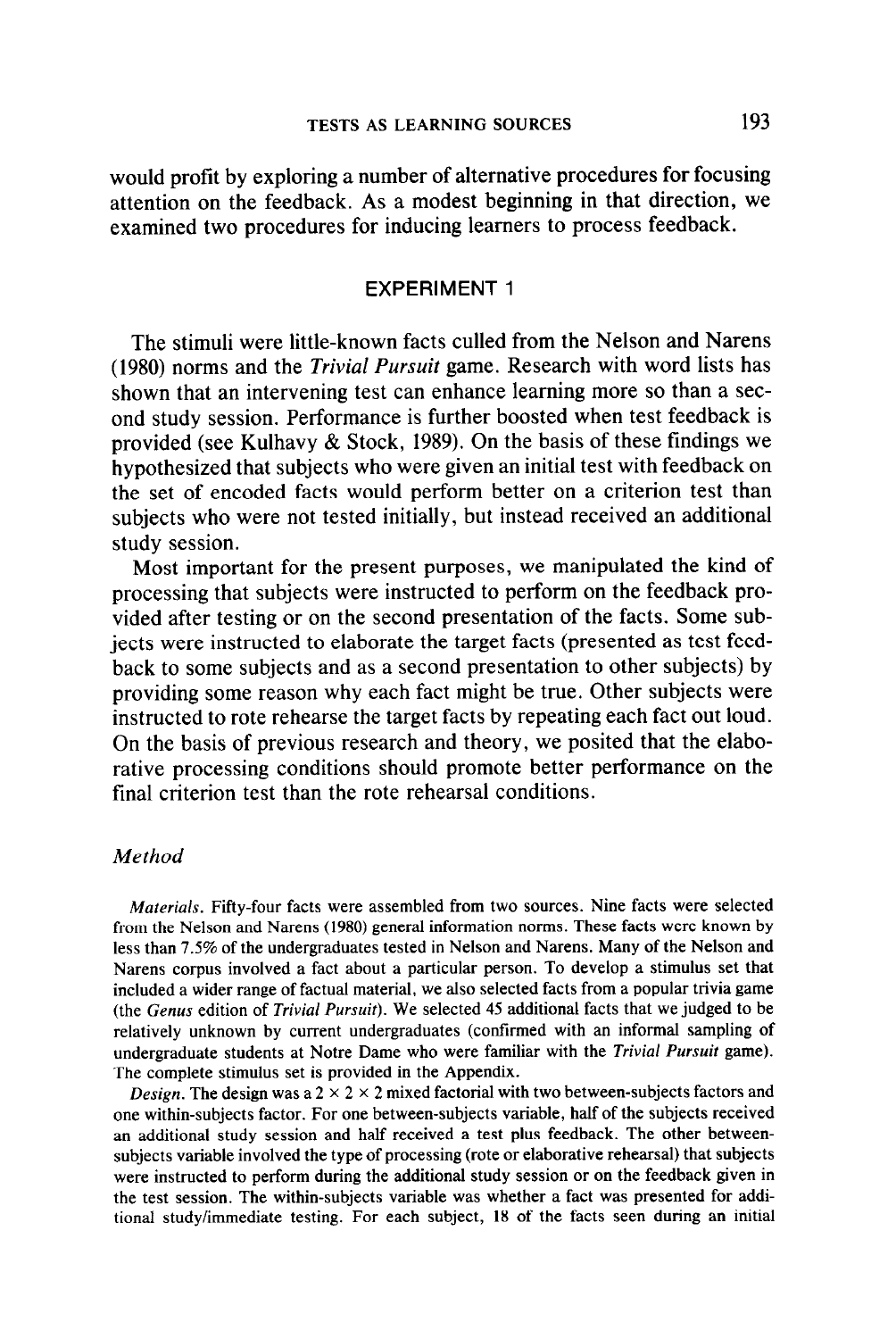incidental encoding phase were *not* included for additional study or testing, and 36 facts were presented for either additional study or testing. The particular facts used in each of these sets were counterbalanced across subjects.

Subjects. Ninety subjects were tested: 60 introductory psychology students enrolled at the University of Notre Dame and 30 introductory psychology students enrolled at Purdue University. All subjects participated either for extra credit (Notre Dame) or in partial fulfillment of a course requirement (Purdue). Random assignment of subjects to groups produced 22 subjects each in the additional study and initial test groups that performed rote rehearsal and 23 subjects each in the additional study and initial test groups that performed elaborative rehearsal. Each group consisted of approximately equal numbers of students from each university sampled.

Procedure. Subjects initially encoded the entire set of target facts by rating the comprehensibility of each factual statement. This was an incidental encoding task as no mention was made of subsequent testing of the facts. Each of the 54 facts appeared on a CRT screen for 6 s, with the order of presentation randomized separately for each subject. After each 6-s presentation, the fact was replaced by a comprehensibility rating scale, with the endpoints anchored by 1 (indicating that the fact was "very clear") and 5 (indicating that the fact was "very unclear"). The subjects entered their rating by depressing the appropriate number on the keyboard. As soon as the rating was entered, the next fact appeared on the screen. An example statement and rating were provided at the outset to familiarize subjects with the procedure.

Once subjects finished the initial encoding task, the experimenter booted-up the software appropriate to the next phase of the experiment. During this 2- to 3-min interval, subjects were occupied with filling out a "need-for-cognition" self rating. Subjects worked on this self-rating task only until the experimenter had finished setting up the next phase of the experiment.

In this next phase, the additional study groups were represented with 36 of the initial 54 facts. Each fact was presented on the CRT for 5 s after which the screen was blank for 5 s. The rote rehearsal group was instructed to start repeating the fact aloud as soon as it appeared and to continue doing so until a tone sounded (10 s later), signaling the onset of another fact. The elaborative rehearsal group was instructed to "state out loud a plausible reason why this sentence is true." For the test-plus-feedback groups, subjects were presented with one question about each of 36 facts from the original set of 54. Each question appeared on the screen for 5 s, during which time subjects tried to answer the question. After 5 s the question was replaced with its answer. The rote rehearsal subjects were given 10 s to repeat aloud the answer as many times as they could. (The answer was placed in the frame of the question, so that these answers repeated the complete factual statement.) The elaborative rehearsal subjects were instructed to use the 10 s to "give a plausible reason why the answer is true." All subjects' verbal responses were tape recorded. After finishing this phase of the experiment, subjects were dismissed and instructed to return to the laboratory the next day.

In the final session subjects were given the criterion test, which consisted of 54 questions of the 54 target facts originally encoded Across subjects, six question orders were used, and approximately equal numbers of subjects were assigned to each particular ordering. One additional feature of the criterion test bears mention. There are various kinds of information embedded in a factual statement that can be targeted by a question. For example, for the fact, "The USSR agreed to enter into war against Japan at the Tehran Conference," one can ask either "At the Tehran Conference the USSR agreed to enter into war against which country?" or "At what conference did the USSR agree to enter war against Japan?" There were two questions for each fact so that the results would not be subject to possible biases due to the specific form of the question. Different versions of the criterion test were con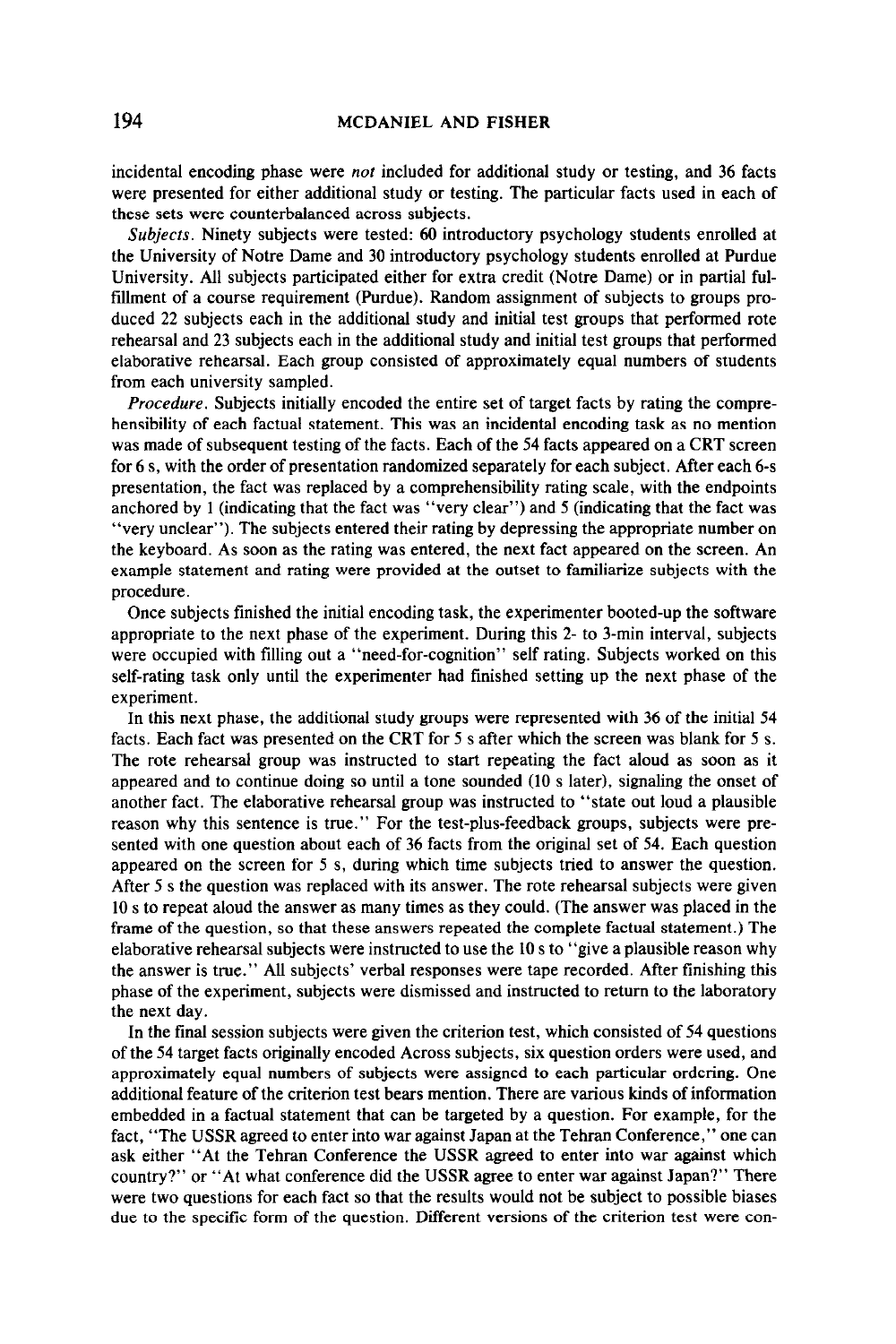structed so that across subjects, each question format was used equally often.<sup>1</sup> Subjects were allowed 10 min to write their responses to the criterion-test questions.

### Results and Discussion

Initial recall. The rejection level was set at .05 for the statistical tests reported throughout this article. Subjects provided the correct answer for .49 of the initial test questions. The values for the rote rehearsal group (.51) and the elaborative rehearsal group (.45) did not differ significantly, as would be expected  $[F(1,43) = 1.43]$ .

Criterion test recall. Table 1 provides the mean proportion of facts recalled on the criterion test as a function of format of postencoding experience (additional study versus testing-plus-feedback), type of processing (rehearsal, elaboration) during the postencoding session, and whether or not an item was presented during the postencoding session. These data were analyzed with a three-factor mixed analysis of variance (ANOVA), in which the first two factors were between-subjects variables and the third factor was a within-subjects variable.

Overall, final recall was better for postencoded items (presented for additional study or immediate testing) than for items that were not presented after the initial encoding,  $F(1,86) = 277.55$ ,  $MSe = .01$ . This variable interacted with the format of postencoding experience,  $F(1,86) =$ 5.87,  $MSe = 0.01$ . The interaction reflects the fact that there were no differences between additional study and testing-plus-feedback for the nonpresented items; however, testing-plus-feedback was more beneficial than additional study for the postencoded items.

Type of processing during the postencoding session, whether rehearsal or elaboration, did not significantly affect performance ( $F = 2.65$ , for the main effect). Type of processing did not interact with whether or not items were presented for postencoding processing  $(F = 1.14)$ , nor did it interact with the format of the postencoding experience (study or test)  $(F)$ = 2.12). The three-way interaction was also not significant ( $F < 1$ ).

Thus, the major findings were (1) testing with feedback produced more learning than additional study and (2) instructions to elaborate, for either an additional study trial or for test feedback, did not enhance learning (as measured by recall) relative to rote rehearsal instructions. These results will be discussed under General Discussion.

<sup>&#</sup>x27; Note that for the test-plus-feedback groups, some of the final-test questions were in exactly the same format as those that appeared on the immediate test, whereas others were in an alternative format. The mix of "same format" and "different format" questions was haphazard, although across test-plus-feedback subjects each factual statement was tested equally often with same- and different-format questions. In Experiment 2 this factor was arranged so that it could be included as an independent variable.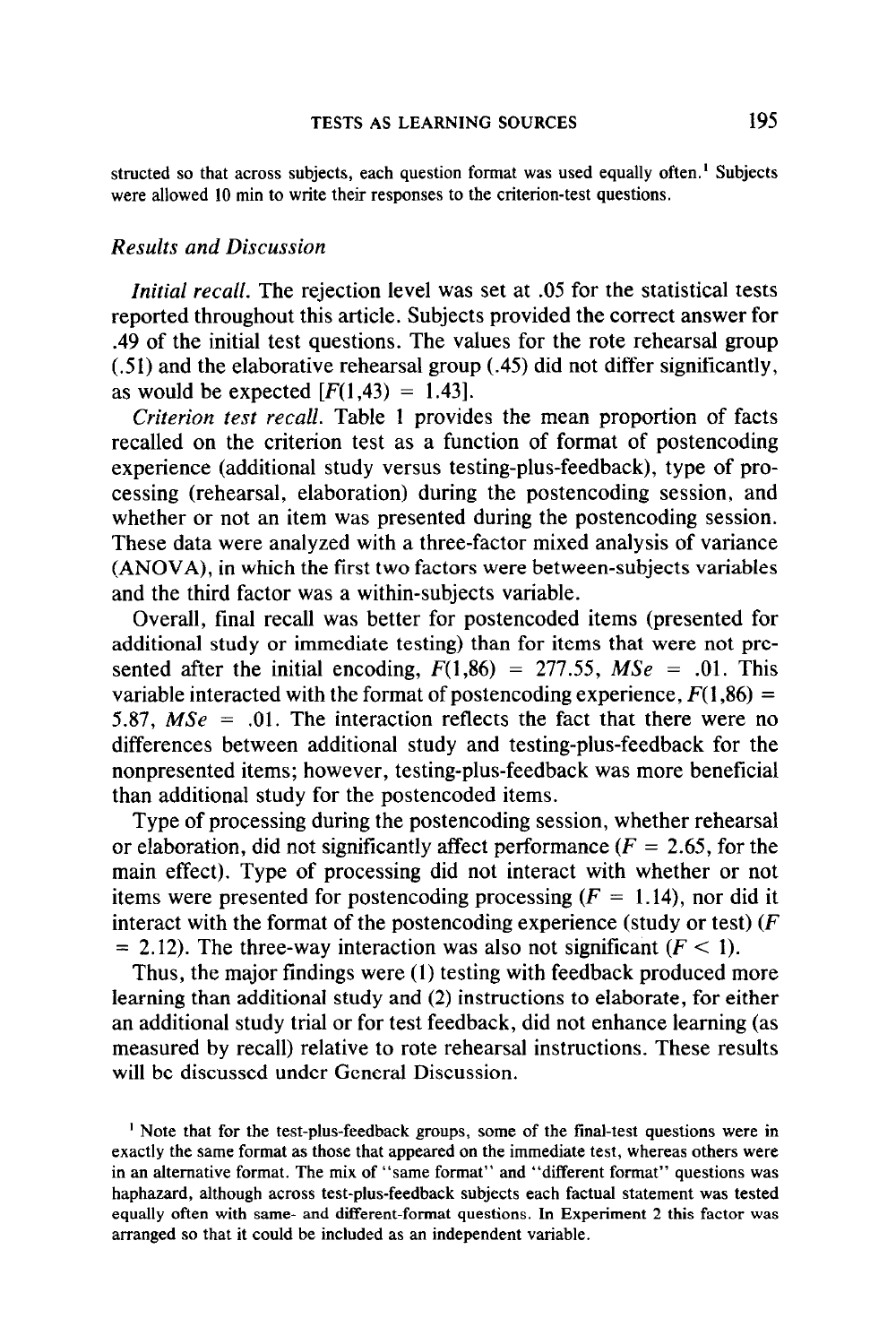## 196 MCDANIEL AND FISHER

|                                      | Postencoding task       |                 |                 |                            |  |
|--------------------------------------|-------------------------|-----------------|-----------------|----------------------------|--|
|                                      | <b>Additional study</b> |                 |                 | Initial test plus feedback |  |
| Item                                 | Rehearsal               | Elaboration     | Rehearsal       | Elaboration                |  |
| Postencoded items<br>Not postencoded | .62(.15)                | .64(.10)        | .74(.14)        | .65(.14)                   |  |
| items<br><b>Difference</b>           | .42(.17)<br>.20         | .39(.16)<br>.25 | .44(.16)<br>.30 | .34(.22)                   |  |
| $N$ per group                        | 22                      | 23              | 22              | .31<br>23                  |  |

| TABLE 1                                                  |  |
|----------------------------------------------------------|--|
| Proportion Correct on the Criterion Test in Experiment 1 |  |

Note. Standard deviations are in parentheses.

#### EXPERIMENT 2

In Experiment 1, taking a test (plus feedback) was superior to having an additional study session. Therefore, in Experiment 2 we focused on two procedures for inducing attention to test feedback. Specifically, we were interested in why there were no differences between the elaborative and rote repetition procedures. We thought it possible that instructions to process test feedback elaboratively could significantly intluence subsequent recollection if subjects had enough time to try to generate elaborations for most or all of the target items. Accordingly, we increased the time that subjects were given to process the feedback from 10 s (in Experiment 1) to 18 s.

Second, we speculated that if the criterion test were more difficult, elaboration of feedback might be more effective than rehearsing feedback. Accordingly in Experiment 2 we increased the interval between the initial and criterion tests from 24 h (used in Experiment 1) to 48 h. We also manipulated the similarity between the questions posed during initial and final testing. For half of the tested facts, the question was exactly the same for both the initial and criterion tests. For the other half of the tested facts, the answer on the criterion test involved a different aspect of the fact than that probed on initial testing. For example, for the fact, "In Moslem countries white is the mourning color," the initial question was "What's the mourning color in Moslem countries?" and the criterion question was "What does the color white symbolize in Moslem countries?" Presumably, the different-format test condition should be more difficult than the same-format test condition, thereby allowing the possibility that elaborative processing of feedback may become more potent than rote rehearsal of feedback in at least the different-format condition.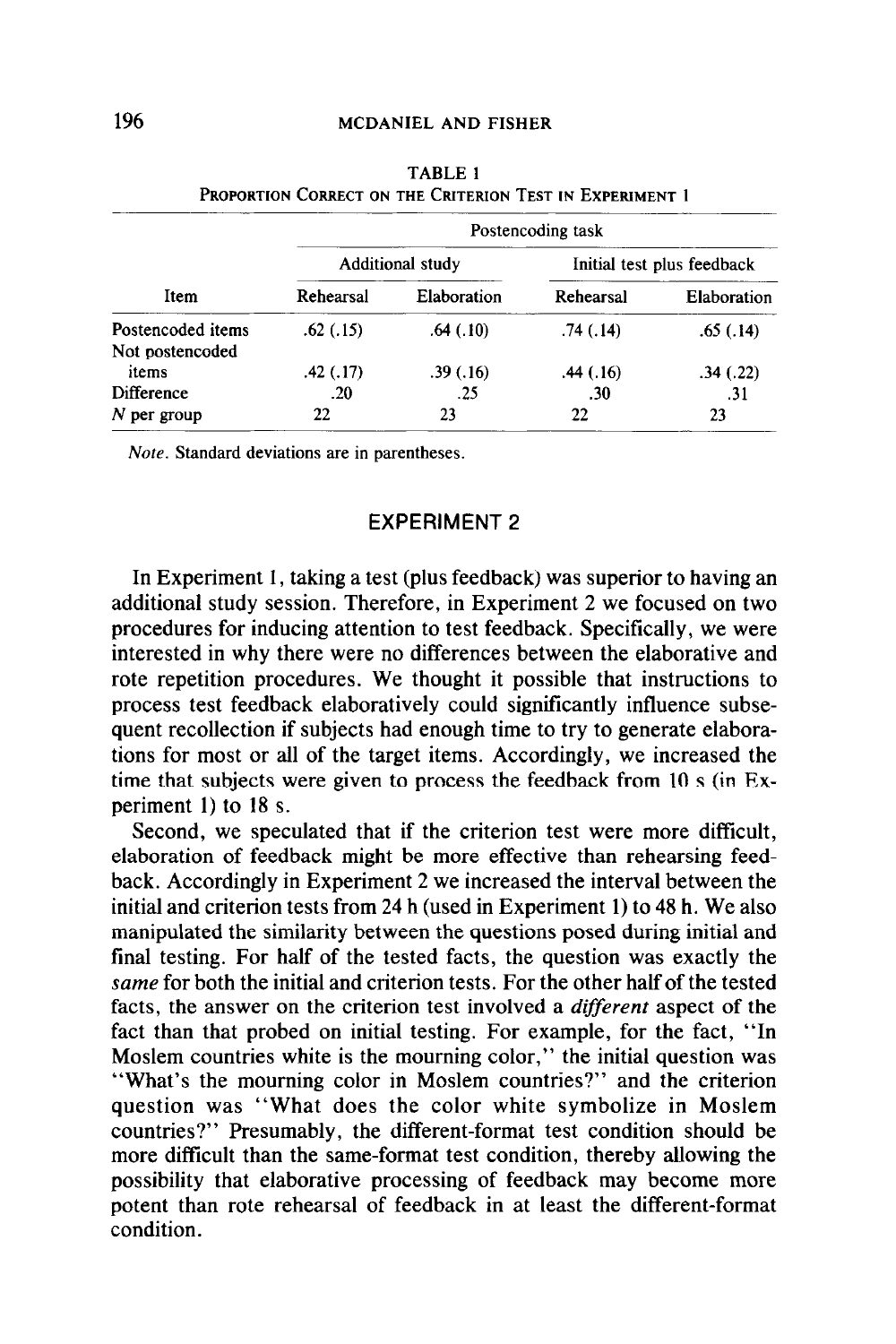#### TESTS AS LEARNING SOURCES 197

#### Method

Subjects and design. Students in introductory psychology classes at Purdue University participated in partial fulfillment of a course requirement. The design was a  $2 \times 3$  mixed factorial. The between-subjects factor involved how subjects were instructed to process the feedback for the initial test (rehearse vs. elaborate); 12 subjects were randomly assigned to each of these two groups. The within-subjects factor, the relation between the criterion and initial test questions, had three levels. Some of the facts probed on the criterion test had not been tested initially, some were tested with the same question frame as was used on the initial test, and some were tested with a *different* question frame than was used on the initial test.

Procedure. The set of facts from Experiment 1 was used. Subjects initially encoded the facts as in Experiment 1. There were two changes in the initial test procedure from that in Experiment 1. The presentation rates were extended so that the question was presented for 7 s and the feedback was presented for I8 s. Also, subjects wrote their answers to the questions during the 7-s questioning period (as in Experiment 1, subjects still verbally responded to the feedback). The criterion test was the same as in Experiment 1, except that it was administered 2 days after initial testing.

#### Results and Discussion

Initial recall. Overall, subjects provided the correct answer for .49 of the initial test questions. A  $2 \times 2$  mixed ANOVA (with type of feedback processing and similarity of initial and criterion test questions) indicated that the values for each of the experimental cells did not differ significantly from one another. This would be expected given that the independent variables should not have influenced initial test performance.

Criterion test recall. We first examined the proportion recalled on the criterion test as a function of how the information was tested on the initial test (not tested, tested with same question as on the criterion test, tested with a differently framed question) and how subjects were instructed to process the initial test feedback (rehearse, elaborate). A two-factor mixed ANOVA indicated that instructions to elaborate feedback on the initial test did not produce significantly better criterion test recall than instructions to rehearse feedback  $[F(1,22) = 1.21]$  (see Table 2 for means). There was a significant main effect of how information was tested initially,  $F(2,44) = 33.68$ ,  $MSe = .03$ . Examination of Table 2 indicates that this effect was due to tested items being better recalled than nontested items. A post-hoc comparison showed that for tested items, same- and differentformat items did not significantly differ.

The possible effects of the format of the criterion test question (same or different from the initial test question) on final performance were explored further by examining final recall of questions as a function of whether they were answered correctly on the initial test. A three-factor mixed ANOVA was conducted, with format of criterion test question (same, different) and performance on initial question (correct, incorrect) as within-subjects variables and type of feedback processing (rehearsal,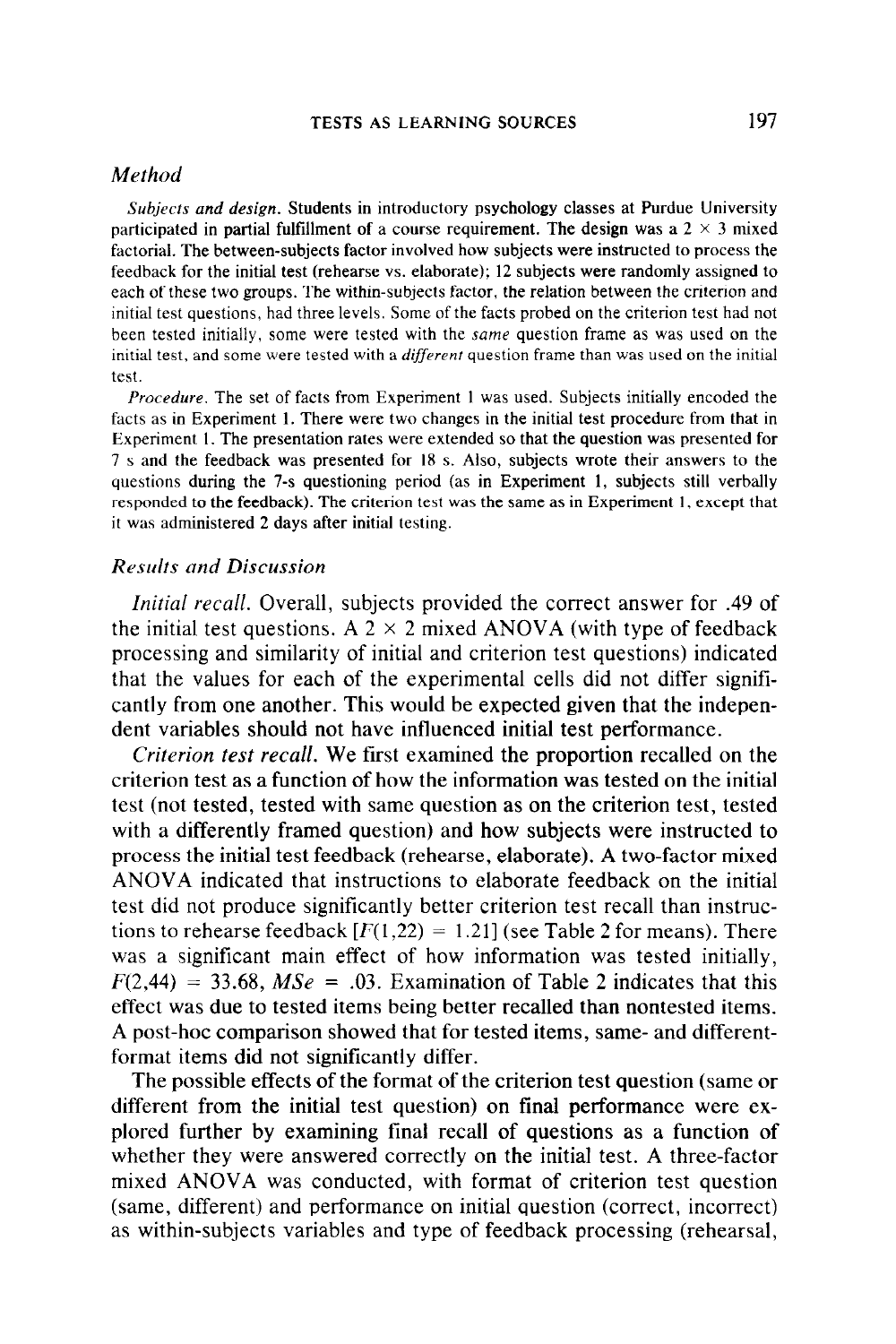| Immediate           | Feedback processing |             |  |
|---------------------|---------------------|-------------|--|
| test question       | Rehearsal           | Elaboration |  |
| None                | .25(.19)            | .40(.26)    |  |
| Same-format         | .70(.15)            | .72 (.18)   |  |
| Immediate correct   | .91(.12)            | .95(0.08)   |  |
| Immediate incorrect | .44(.18)            | .44(.27)    |  |
| Different-format    | .63(.24)            | .67(.20)    |  |
| Immediate correct   | .79(0.25)           | .75(.25)    |  |
| Immediate incorrect | .44(.35)            | .40(.28)    |  |
| $N$ per group       | 12                  | 12          |  |

TABLE 2 PROPORTIONAL CORRECT ON THE CRITERION TEST IN EXPERIMENT 2

Note. Standard deviations are in parentheses.

elaboration) as a between-subjects variable. This analysis indicated that those items answered correctly on the initial test were significantly better recalled on the criterion test than those items not answered correctly initially,  $F(1,22) = 81.39$ ,  $MSe = .05$ . Criterion test question format did not interact significantly with the correctness of the initial answer,  $F(1,22)$ = 2.31. However, a comparison of the effects of question format for items correctly answered on the initial test showed that performance on the criterion test with a same-format question was better than performance with a different-format question (.93 vs. .77),  $F(1.22) = 6.15$ , MSe  $= .05$ . For items answered incorrectly on the initial test, question type was not influential  $(F < 1)$ .

### GENERAL DISCUSSION

Two focal results emerged from this study. First, elaborative processing did not enhance later recall compared to rote rehearsal. Consistent with Walker (1986), the present findings suggest that retrieval of arbitrary associations is not necessarily enhanced by trying to elaborate on these associations relative to simple repetition of the associations. It would be premature, however, to (1) generalize this specific conclusion to more educationally representative situations or (2) conclude that how the learner processes feedback has little effect on the benefit of feedback so long as the learner attends to the feedback. In a metaanalysis of feedback effects, Kulik and Kulik (1988) found different patterns for "applied" studies (using actual classroom quizzes and real learning materials) compared to laboratory studies. More particularly, presenting lists of unrelated facts, as was done in both the present study and Walker's study, may involve different learning processes than presenting facts within an integrated lesson. Further, in an educational setting the dynamics of feedback presentation would likely be different than those used here. For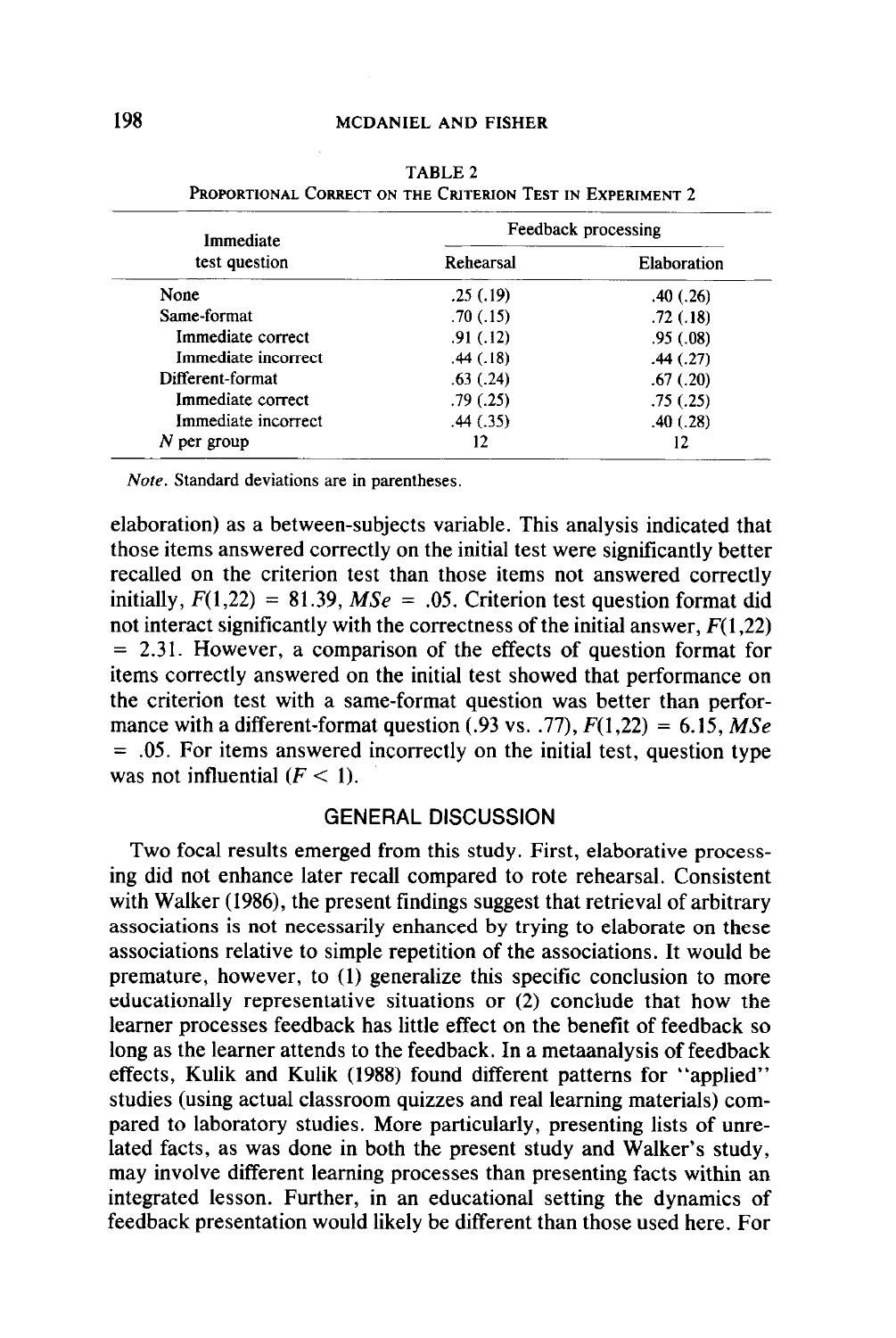instance, in the classroom, feedback would ordinarily be provided after the test rather than immediately after each item, and learners would not be as limited in the time available to process the feedback as they were in the present study. These limitations notwithstanding, the current study extends previous work on feedback processing by focusing on recall rather than multiple-choice tests (cf. Kulhavy & Stock, 1989) and by including an initial encoding of target content prior to the first test (e.g., in Phye & Andre, 1989, there was no instruction on the content targeted by the tests).

Second, testing with feedback increased learning more than providing an additional study trial. Given our failure to find effects of elaborative processing, the positive effect of test taking with feedback is even more important. In the present experiment, not only did test taking improve recall, but it did so even more than did an additional study session, the traditional medium for imparting knowledge. From an educational viewpoint, then, this procedure may contain considerable potential that is currently underutilized.

As a final note, recall that the value of test taking was a joint function of the success of retrieval on the initial test and the format of the question on the final criterion test (Experiment 2). The finding that initially retrieved items were recalled better on the delayed test than items not initially retrieved may not be very telling, because of possible item selection artifacts. Those items that were answered correctly on the initial test may have been easier than those not answered correctly initially. However, of those items that were retrieved successfully initially, criterion performance was most enhanced when the final question was in the same form as the initial question. This finding converges with that of recent research using both text-like and more traditional laboratory materials, suggesting that the mnemonic benefits of retrieval are tied to the cue that initiates later recall.

#### APPENDIX STIMULI FOR EXPERIMENTS 1 AND 2

1. The oval office has been called the innermost sanctuary of American power.

2. The largest city in the communist world is Shanghai.

- 3. God called heaven the firmament.
- 4. Pocahontas is buried along the Thames river.

5. Hebrew and Aramaic were the two original languages of the Old Testament.

6. The Smithsonian Institution was once called America's Attic.

7. Vampire bats usually attack sleeping humans' toes.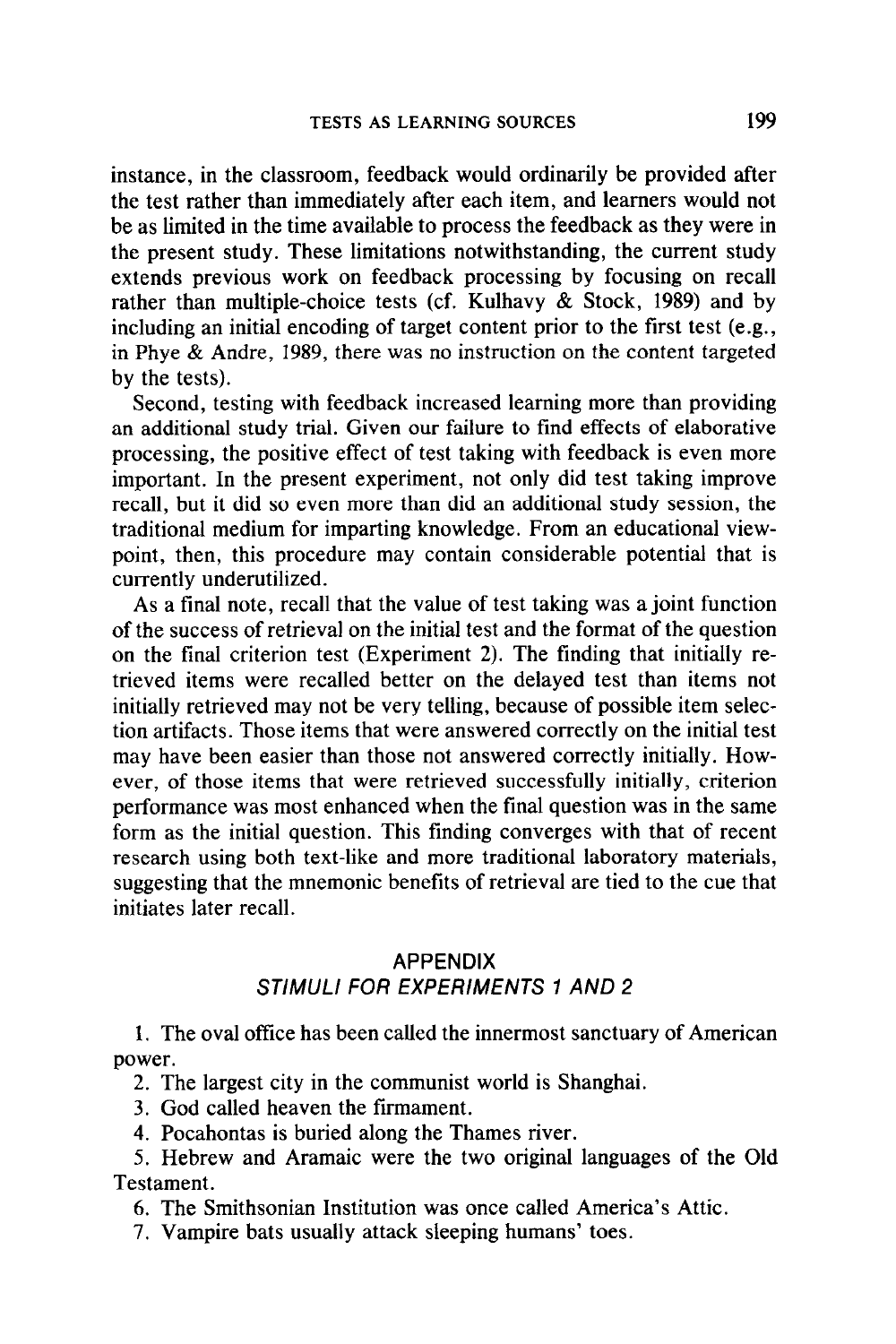200 MCDANIEL AND FISHER

8. The turkey is the dumbest domesticated animal.

9. One-ninth of an iceberg shows above water.

10. Apricots were the golden apples of Greek mythology.

11. A bungey launch or a car-tow can be used on a glider.

12. There are two versions of the Ten Commandments in the Bible.

13. Cyprus is the only Mediterranean country to display its map on its flag.

14. The forget-me-not is the state flower of Alaska.

15. Barry Goldwater declared, "Extremism in the defense of liberty is no vice."

16. Denmark sold the Virgin Islands to the United States,

17. Prudence, justice, temperance, and fortitude are the four cardinal virtues.

18. Boris Onishchenko was caught cheating in the sport of fencing at the Montreal Olympics.

19. There are five varieties of twins.

20. Statistically 10 is the safest age of life.

21. Cyclamates got the ax in 1969.

22. The U.S.S.R. agreed to enter into war against Japan at the Tehran Conference.

23. A row of crows is called a murder.

24. One percent of the earth's water is drinkable.

25. The principle of conservation of energy makes a perpetual motion machine an impossibility.

26. At the Casablanca Conference F.D.R. and Churchill announced their policy of unconditional surrender.

27. The Everly Brothers' song "Wake up Little Susie" was banned in Boston.

28. The stars and stripes flies over Wake Island.

29. Intourist is the name of the Soviet Union's state run travel agency.

30. The machine gun was the favorite weapon of George Kelly and Kate Barker.

31. The Canary Islands were named for dogs.

32. The song "Fire and Rain" put James Taylor in the limelight.

33. Lyndon B. Johnson's first presidential order was, "Let's get this god-damned thing airborne."

34. There are two talmuds.

35. The most popular contact lens color is blue.

36. Christ's zodiacal sign was Capricorn.

37. Rhubarb and asparagus are the only perennial vegetables.

38. The 737 Boeing jet is nicknamed Fat Albert.

39. California grants the most fishing licenses in the United States.

40. The queen was in the parlor eating bread and honey.